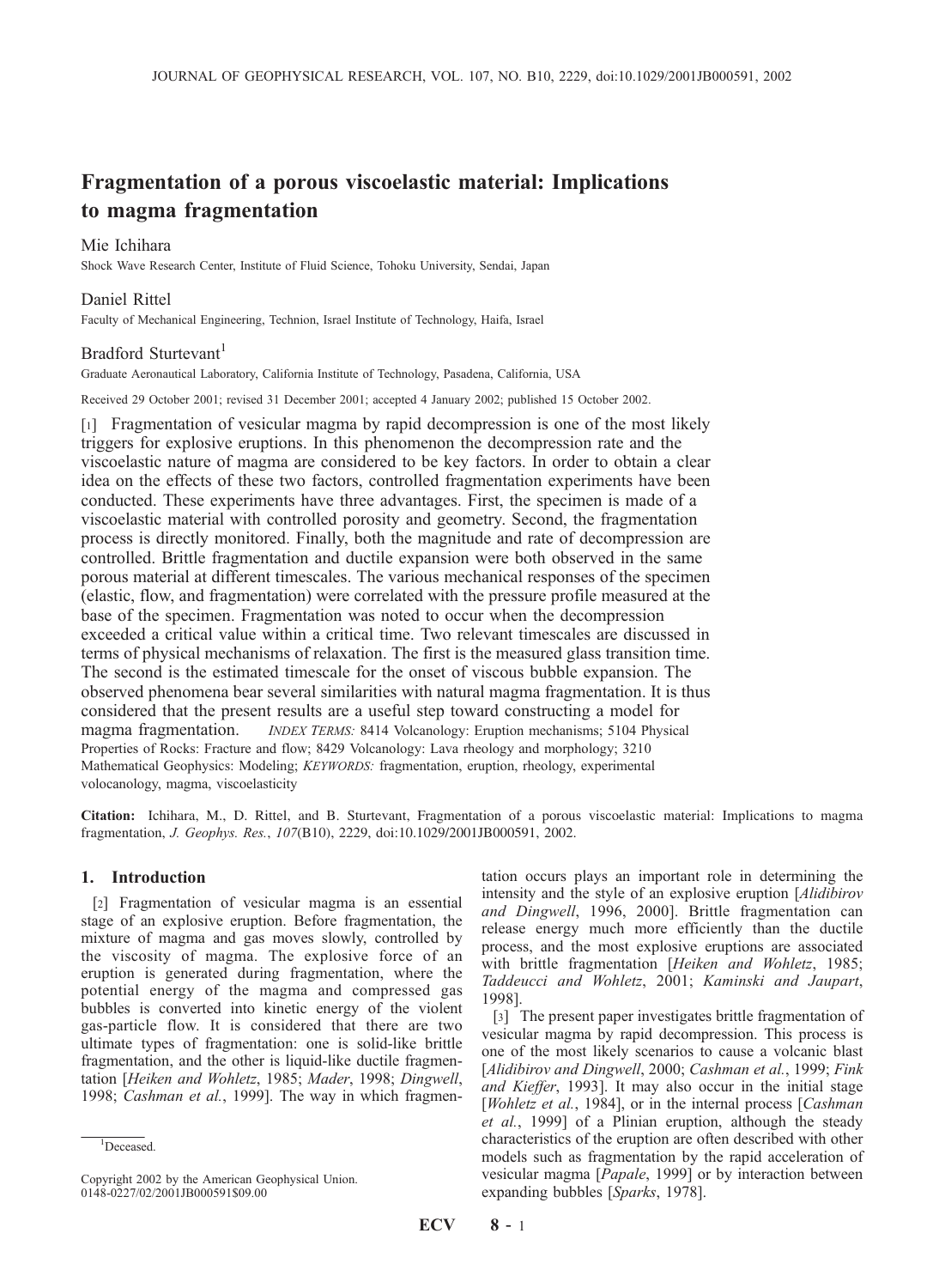[4] Theoretical models of brittle magma fragmentation after rapid decompression assume the progression of the fragmentation front into the vesicular magma. This assumption is based on shock tube theory [Turcotte et al., 1990; Wohletz et al., 1984], vaporization waves [Bennett, 1971], and rock burst phenomena [Alidibirov, 1994; Alidibirov and Dingwell, 2000]. These models interpret the fragmentation front as a discontinuous boundary which might include a pressure discontinuity. Rupture of the melt phase occurs in the fragmentation front at the micro-scale. At this scale, rapid decompression is regarded as a decisive factor due to the time-dependent mechanical response of silicate melts [Alidibirov and Dingwell, 1996, 2000; Martel et al., 2000; Zhang et al., 1997; Cashman et al., 1999]. Silicate melts respond as elastic solid within a finite period of time and behave as viscous fluid on a longer timescale. The transition time between the elastic and viscous response of the melt is called the glass transition time or the relaxation time (subsequently noted  $t<sub>q</sub>$ ) [Dingwell and Webb, 1989; Webb, 1997]. The onset of non-Newtonian, shear-thinning rheology of magma is observed at strain rates a few orders of magnitude less than the relaxation strain rate, that is,  $t_g^{-1}$  [ *Webb and Dingwell*, 1990].

[5] Experimental studies on the fragmentation by rapid decompression have been conducted on natural magma and analogous materials. The experiments using natural magma have revealed the nature of magma fragmentation itself. The contribution of the viscoelasticity of the magma to the fragmentation process, the critical magnitude of decompression required to cause fragmentation, and the dependence of the fragment size on the experimental conditions (decompression magnitude, initial void fraction, crystal content, temperature, etc.) have all been reported [Alidibirov and Dingwell, 1996; Martel et al., 2000; Martel et al., 2001; O. Spieler et al., Magma fragmentation speed: An experimental determination, submitted to Geophysical Research Letters, 2001, hereinafter referred to as Spieler et al., submitted manuscript, 2001].

[6] On the other hand, the use of analogous materials allows direct monitoring of the fragmentation process without experimental constraints related to high temperature testing. Obvious brittle fragmentation was observed in experiments using a porous solid material [Alidibirov and Panov, 1998]. They noted a layer-by-layer fragmentation characterized by fracture planes perpendicular to the decompression axis. These authors also presented the effects of the magnitude of decompression on the fragment size and fragmentation threshold. Their observations have influenced the modeling of brittle fragmentation of vesicular magma. Most of other analogous experiments used liquid-gas systems and observed liquid-like ductile fragmentation, where the bubble expansion and the acceleration of the matrix preceded and caused the fragmentation [Mader et al., 1994; Sparks et al., 1994; Zhang et al., 1997; Zhang, 1998]. Other interesting types of fragmentation are observed in experiments using Gum Rosin-Acetone system which simulates the temperature and the volatile-content dependence of the magma viscosity [Phillips et al., 1995], superheated refrigerant [Hill and Sturtevant, 1990], and superheated liquid and particles [Sugioka and Bulsik, 1995]. However, the fracture process is not regarded as brittle fragmentation either.

[7] A fracture criterion has been proposed in which brittle rupture of magma occurs when decompression time is shorter than  $t_g$  and a tensile stress greater than the material strength is applied by the excess pressure in the bubbles [Alidibirov and Dingwell, 2000; Martel et al., 2000; Zhang, 1999; Cashman et al., 1999] and/or the strain rates of deformation are sufficiently high to drive the melt phase into the non-Newtonian, shear-thinning phase [Dingwell, 1996]. Therefore, it is acknowledged that the decompression rate and the viscoelastic nature of magma are key factors in the fragmentation process by rapid decompression. However, their effect has not been yet systematically investigated by experiments, to our knowledge. Consequently, the following basic issues remain to be addressed:

1. How does the porous viscoelastic material behave on rapid decompression?

2. What are the factors responsible for brittle fragmentation of a given viscoelastic material?

[8] The present experiments are designed to answer these questions. Fragmentation experiments were conducted on a viscoelastic compound containing bubbles using a transparent glass shock tube. The rheological properties of the material were measured separately, and the glass transition time  $(t<sub>g</sub>)$  was determined. The timescale of the decompression in the fragmentation experiment was controlled to include  $t_{g}$ . We observed a clear transition from brittle fragmentation to ductile response of the specimen as the decompression rate decreases. The relation between the critical decompression rate and the rheology of the compound itself is discussed.

## 2. Experimental Method

## 2.1. Material and Mechanical Testing

[9] Dilatant silicone compound (Dow Corning 3179) was selected as the experimental material. This material has a well known time-dependent response: when it is stretched slowly, it thins down to thread, while when it is pulled apart quickly, it separates into two pieces with flat sections. Although it is categorized as a viscous fluid by the manufacturer, a ball of the compound can even bounce, when it hits the floor. A similar material, known as "Silly Putty," has been commercially available in the United States for some 50 years.

[10] The time-dependent shear modulus is often represented as a complex modulus which is a function of angular frequency  $\omega$ . The real part  $G'(\omega)$  is called dynamic storage modulus and represents the elastic response, and the imaginary part  $G''(\omega)$  is called dynamic loss modulus and represents the viscous response. The loss modulus is related to the dynamic viscosity  $\eta'(\omega)$  as  $\eta'(\omega) = G''(\omega)/\omega$ .

[11] Frequency dependence of the dynamic moduli for a typical polymer melt consisting of long linear chains is explained by Graessley [1993] and is represented in Figure 1. At the lowest frequencies,  $G'(\omega)$  is much smaller than  $G''(\omega)$  so that the viscous response dominates. At intermediate frequencies,  $G'(\omega)$  is larger than  $G''(\omega)$ , and the elastic response dominates. The relative magnitudes revert again on entering the transition zone. Eventually,  $G'(\omega)$  levels off at the glassy modulus and  $G''(\omega)$  falls off again in the glassy zone. The loss modulus has two peaks, corresponding to the relaxation of local structure (at high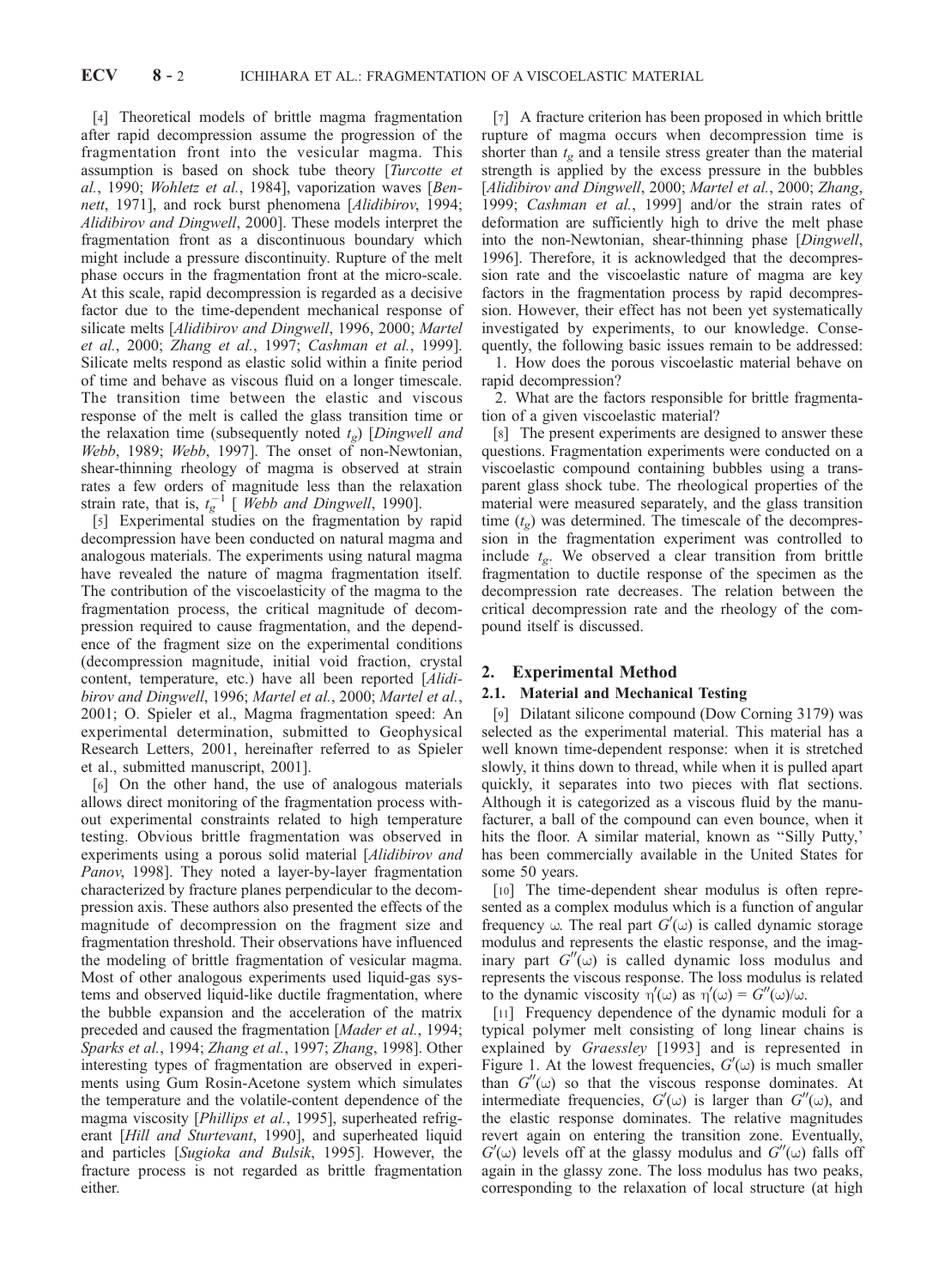

Figure 1. The dynamic storage modulus,  $G'(\omega)$ , and the dynamic loss modulus,  $G''(\omega)$ , of a typical polymer melt. Adapted from FIGURE 11 of Graessley [1993].

frequency) and the relaxation of large-scale chain structure (at low frequency). Whether the plateau zone exists or not depends on the molecular size and intermolecular structure [Graessley, 1993; Eisenberg, 1993].

[12] The dynamic shear modulus of the compound was measured by forced torsion oscillations using a stress rheometer (Rheometrics Scientific F.E., SR-5). A disk of material with diameter of 25 mm and thickness of about 1.2– 1.3 mm was inserted between two planar plates and sinusoidal torsion strain was applied. By measuring the magnitude and the phase delay of the associated stress, the apparatus automatically returns the dynamic modulus as a function of frequency. The amplitude of the applied strain, 0.1%, has been confirmed to be within the range of linear response of the material. The frequency range of the test was  $0.0034 - 16$  Hz. The lower frequency covers the timescale of the decompression experiment in the range of 0.1 ms to 10 s. The upper frequency is limited by the apparatus. The temperature was fixed at  $23^{\circ}$ C during the measurement.

[13] In order to assess the elastic response of the material at a higher frequency, ultrasonic test was conducted. Piezoelectric transducers, Panametrics V103 and V153 (resonant frequency 1 MHz), are used for  $p$  wave and  $s$  wave measurement, respectively. A pair of transducers were used in transmission mode at various spacing, and the wave velocity was determined from the transfer time of the acoustic wave. The measurement were done at the room temperature, at  $-20^{\circ}$ C, and at 60<sup>o</sup>C. As noted later, the temperature is not important in this experiment.

## 2.2. Specimen Preparation

[14] Figure 2 schematically describes the specimen. We made two half columns of the compound with many holes on the flat surface. Each half column has a diameter of 25.4 mm, a length of about 63 mm, and a porosity of about 50 vol %. After being frozen in dry ice, the porous half columns were filled with crushed dry ice. While still cold, the two halves were put together and introduced into the cylindrical glass tube from the bottom. In order to improve the specimen to tube fitting, a membrane made of the same compound was inserted between the two half columns. The frozen specimen was solid enough to be inserted into the

tube without any significant deformation. The void volume fraction remained constant throughout the preparation stage until the decompression test.

[15] Glycerin was applied at the interface between the specimen and the glass wall as a lubricant in most of the experiments. As soon as the specimen was inserted, the bottom of the glass tube was closed. As the dry ice sublimated, the pressure in the tube increased. Due to the slow pressure increase and specimen hardness, the excess gas in the pores could escape through the gap between the pieces of the specimen without causing significant deformation. After reaching the test condition, the pressure was kept constant by releasing the extra gas.

[16] After all the dry ice sublimated and the specimen warmed up to room temperature, perfect sintering of the two specimen halves was observed. Although temperature was not controlled in the experiment, the room temperature was always around  $22-23^{\circ}$ C.

#### 2.3. Experimental Apparatus

[17] Figure 3 is a sketch of the experimental apparatus [*Hill*, 1991; *Howard*, 1996]. The apparatus mainly consists of a high-pressure section and a low-pressure tank separated by a diaphragm. The high-pressure section is made of several pyrex glass tubes with an internal diameter of 25.4 mm and a length of about 600 mm in total. The lowpressure tank has a volume of  $0.27 \text{ m}^3$ , which is much larger than the volume of the high-pressure section. A diaphragm cutter assembly is mounted in the tank and driven by a solenoid valve.

[18] An aluminum orifice with various opening diameters of 2.4 – 6.4 mm is inserted at the connection of the two glass



Figure 2. Structure of the specimen made of the viscoelastic compound (Dow Corning 3179). The void fraction is about 50 vol %.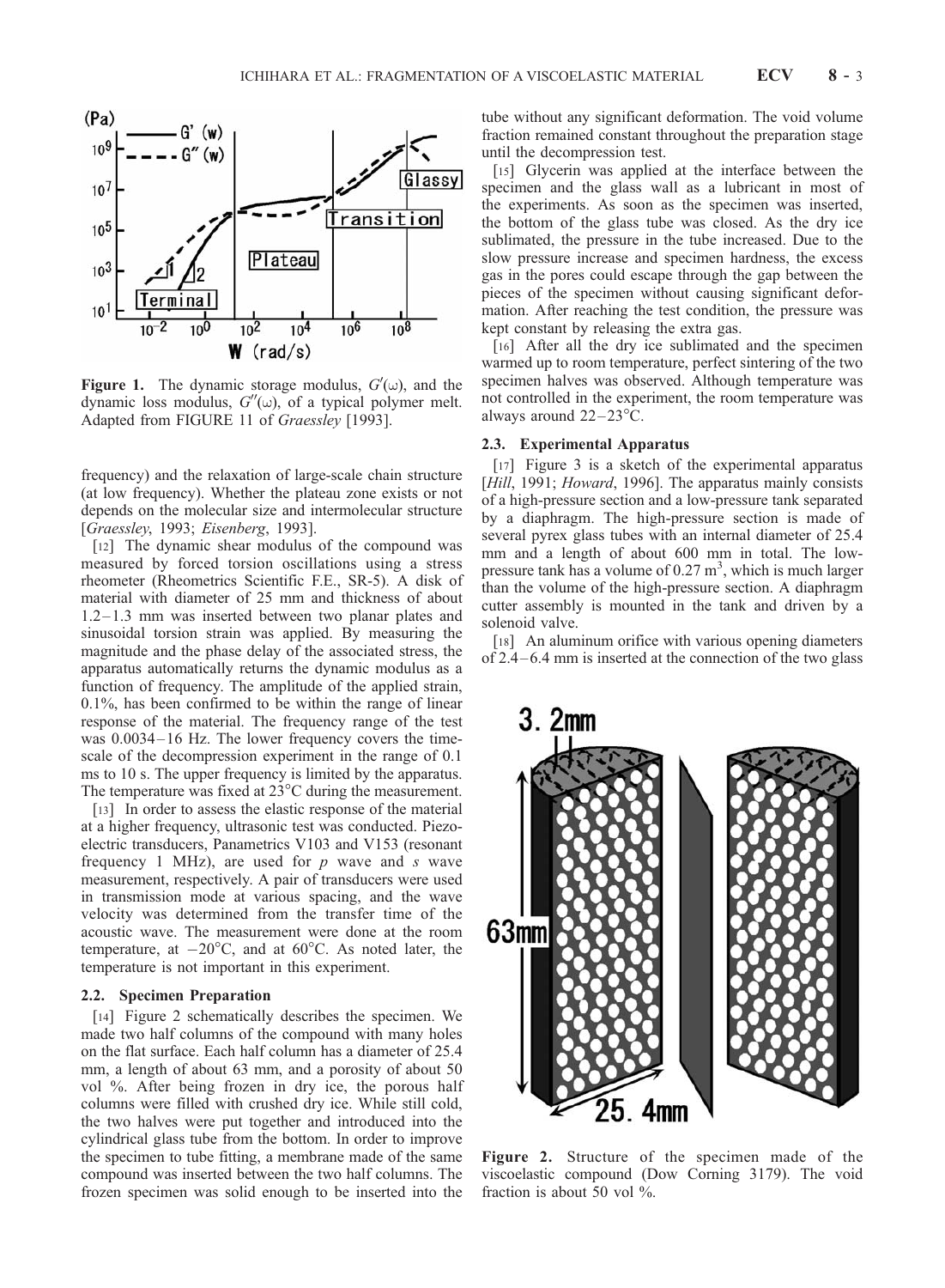

Figure 3. The experimental apparatus.

tubes in order to control the decompression rates. For the largest decompression rate, the orifice is removed and a net is inserted so as to prevent the fragments from flying into the vacuum tank. The initial tank pressure was 4 kPa in all the experiments, and the initial pressure in the test section was either 510 kPa or 300 kPa.

[19] Pressure is measured by two piezoelectric transducers (PCB model 113A26) with a resonant frequency of 400 kHz and a discharge time constant of 50 s. One transducer is mounted at the base end and stuck into the specimen. Good contact between the specimen and the transducer is attained without any additional coupling fluid. The other transducer is mounted on the tube wall 10 mm below the orifice. Decompression rate measured at this location is in good agreement with that measured at the bottom of the tube without specimen, so that the upper transducer signal is regarded as the applied decompression to the specimen.

[20] The surface of the upper transducer is covered with silicone rubber to minimize the effect of temperature drop induced by the sudden decompression on the sensitivity of the transducers. Comparing the data taken before and after the transducer is covered, it was observed that the thermal effect is insignificant in the present experiments. The transducer outputs are amplified by a PCB amplifier (model 482A04) and recorded on a Nicolet 4094C digital oscilloscope at the sampling rates of  $5-50$  kHz.

[21] Frontal illumination of the test section was provided by three 1000-watt type-FCM photoflood lamps (Berkey Colortran model 104-051 fixture). Motion pictures were taken at a rate of 3000 frames per second (fps) using Hycam II manufactured by Redlake Corporation and 16-mm black and white negative film (Kodak 7222, ASA 200). After the experiment, the motion picture was transferred into digital video for the convenience of analyses. The actual time between the frames of the digital video is 4/15 ms. A 100 foot roll of negative film can record motion pictures for about 1 s. Observation of the longer timescale was made by a CCD video camera (Sony DXC-107A) at a rate of 30 fps.

[22] A flash lamp and a flood lamp were used to obtain time correlation between the image and the pressure data. A trigger signal was sent from Hycam II to the diaphragm cutter, the oscilloscope, and the lamps at the same time. In this system, time correlation with a 1-ms accuracy was obtained between the images and the pressure data.

#### 3. Results

#### 3.1. Physical Properties of the Experimental Material

[23] The dynamic modulus of the compound without bubbles obtained by the means described in section 2.1 is presented in Figure 4. The solid and open circles are the storage and the loss moduli measured by the stress rheometer. The two curves are similar to the transition and glassy regimes of Figure 1. The time corresponding to the glass transition,  $t_{g}$ , is 0.3 s. Because the frequency and the rigidity at this point are still much smaller than the typical values presented in Figure 1 [Graessley, 1993; Eisenberg, 1993], the transition may not yet be the real glass transition. However, the important point is that the viscosity-dominated response of the material turns into the elastic response in this timescale.

[24] From the ultrasonic test, the  $p$  and  $s$  wave velocities are determined as  $1000$  and  $54$  m/s, respectively. The p wave velocity was measured with transducer spacing ranging from 10 to 27 mm. The pulse width was 0.002 ms, so that the wavelength is calculated as 2 mm. The transducer



Figure 4. The dynamic storage modulus,  $G'(\omega)$  (solid line), and the dynamic loss modulus,  $G''(\omega)$  (dotted line), of the test material as functions of the angular frequency,  $\omega$ . The circles represent data measured by forced torsion oscillation. The point where  $G'(\omega)$  overtakes  $G''(\omega)$  is defined as the glass transition according to the similarity between these curves and those in Figure 1. The solid square is the shear modulus determined by the ultrasonic test and is regarded as the glassy modulus,  $G<sub>g</sub>$ .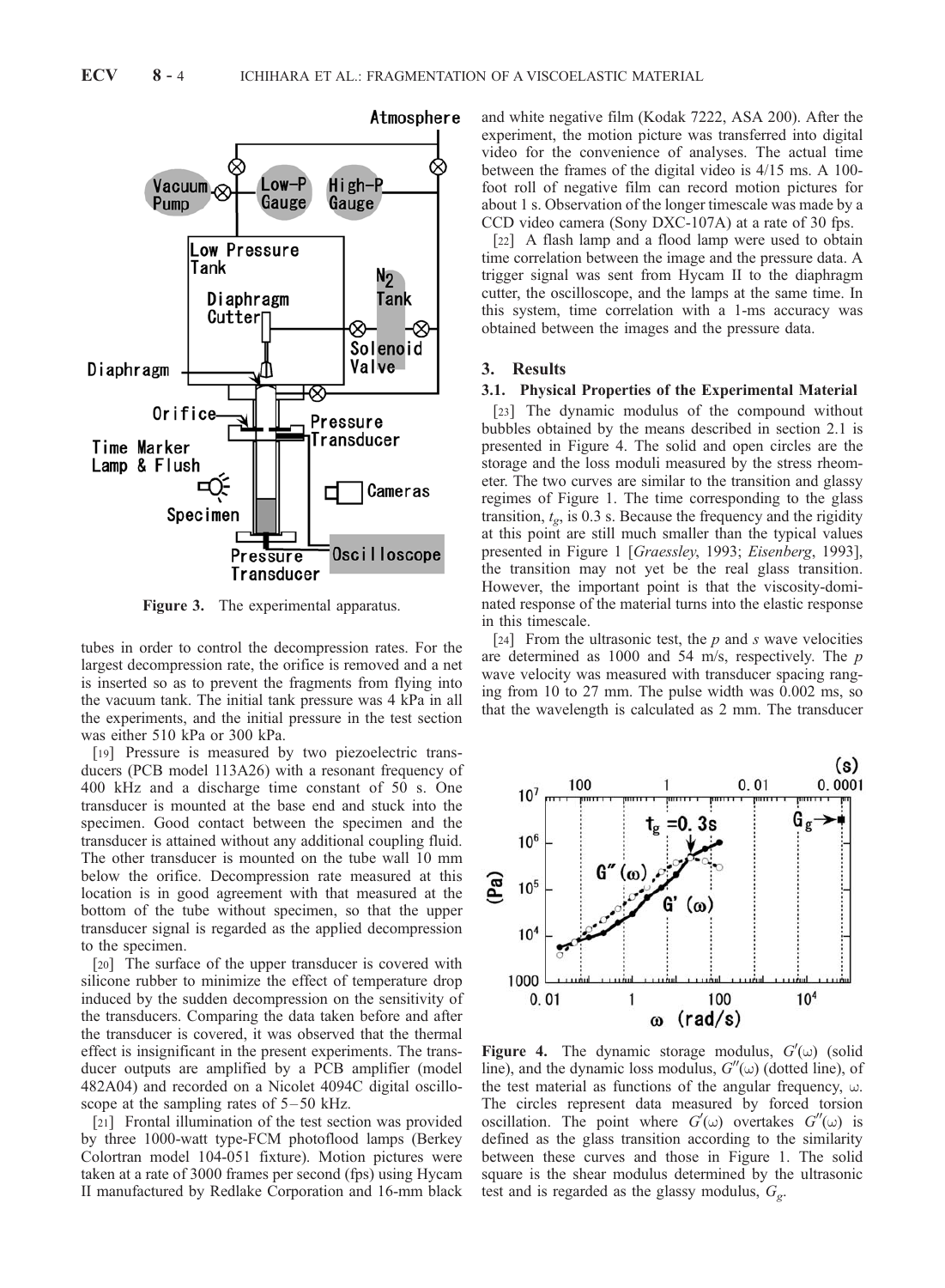

**Figure 5.** The dynamic shear viscosity,  $\eta(\omega)$ , of the test material as a function of the angular frequency,  $\omega$ . The data are calculated using  $G''(\omega)$  in Figure 4 by  $\eta(\omega) = G''(\omega)/\omega$ .

spacings in the s wave measurement were in the  $5-15$  mm range. The pulse width was 0.1 ms, so that the estimated wavelength is 5.4 mm. In both cases, the lateral dimension of the sample was larger than the transducer spacing and the wavelength, so that the three-dimensional effect is not considerable.

[25] It is assumed that the propagation velocities of such short-period waves represent the constant glassy moduli. The  $p$  and  $s$  wave velocities are related to the moduli as  $\sqrt{(K_g + \frac{4}{3}G_g)/\rho}$  and  $\sqrt{G_g/\rho}$ , respectively, where  $K_g$  is the glassy bulk modulus,  $G<sub>g</sub>$  is the glassy shear modulus, and  $\rho$ is the density. Using  $\rho = 1140 \text{ kg/m}^3$ , which is supplied by the manufacturer, we determined  $G_g = 3.3$  MPa and  $K_g =$ 1.1 GPa.

[26] The moduli hardly depend on the temperature in the range from  $-20$  to  $60^\circ$ . Because a change in the temperature of a polymeric material shifts the viscoelastic function along the timescale without a change in shape [Graessley, 1993], the constant moduli over the range of temperatures are interpreted as constant moduli over a corresponding range of frequencies at a fixed temperature, even though this frequency range is not known.

[27] The value of  $G<sub>g</sub>$  is plotted in Figure 4 with a solid square at the frequency corresponding to the pulse width of the s wave pulse. One may suppose that the storage modulus asymptotically approaches  $G_g$  in the time range between 0.1 s and 0.0001 s. This result is consistent with the assumption that the material response is glassy in the time range shorter than  $t_g$ .

[28] The measured loss modulus is translated into the dynamic viscosity in Figure 5. The viscosity in the viscous domain is of order of  $10<sup>5</sup>$  Pa s. It is noted that the shearthinning rheology is dominant in the time range shorter than 1 s, even though it is observed all over the test ranges.

#### 3.2. Fragmentation Experiments

[29] All the experimental details are listed in Table 1. Two parameters are introduced here to characterize the decompression. The first is the magnitude of the decompression,  $\Delta p_o$ , which is the initial pressure difference between the high and the low pressure sections. The other is the decompres-

sion rate,  $|\dot{p}|_o$ , and defined as the absolute value of the initial pressure gradient outside the specimen. It is calculated from the signal of the upper transducer for the first 10 ms after decompression starts. The reason is that the pressure signal in a long time range is not reliable due to discharge of the transducers. The pressure profile of the upper transducer has exponential characteristics and are basically described by these two parameters, as discussed later.

[30] CCD video images in Figure 6 present typical response of the specimen to large (Figure 6a, 51.4 MPa/s), medium (Figure 6b, 2.72 MPa/s) and small (Figure 6c, 2.64 MPa/s) decompression rates. Because the trigger time has not been marked in these examples, a selected frame before any motion is observed is denoted as time zero. In Figure 6a with a large decompression rate, the specimen broke into several pieces, and each piece flew upward with a large velocity. The rupture surfaces were perpendicular to the decompression axis, and the initial pore shapes were identified on the surfaces as shown in Figure 7, which was obtained at the similar decompression rate (49.4 MPa/s). The fragmentation process took only a few tens of milliseconds, and little deformation was observed before and during it. The length of the fragments was greater than the initial pore radius, so that they still contained high-pressure pores.

[31] In the medium case (Figure 6b), fragmentation still occurred, but the fragmentation process lasted longer. A slight elongation of the specimen was noted in the process. When the decompression rate was decreased to 2.64 MPa/s (Figure 6c), fragmentation ceased to occur. Ductile expansion of the specimen was observed with all the decompression rates (Figures  $6a-6c$ ) in a timescale of a few seconds.

[32] Figure 8 summarizes the observation of fragmentation (solid points) and its lack (open points) in a plane of the two condition parameters,  $\Delta p_o$ , and  $|\dot{p}|_o$ . Figure 8 shows that there is a critical decompression rate above which the fragmentation occurs. Moreover this critical rate does not depend on  $\Delta p_o$ .

[33] The pressure data for the three examples in Figure 6 are plotted in Figure 9. Figure 9a presents the signal of the upper transducer, which is the prescribed decompression, and Figure 9b presents the signal of the bottom transducer. Although the difference in the applied decompression was

Table 1. Experimental Conditions

| ID     | High $p$ , kPa | $\Delta p_o$ , kPa | Orifice<br>Diameter, mm | $ \dot{p} _o$ , MPa/s |
|--------|----------------|--------------------|-------------------------|-----------------------|
| 080902 | 510            | 506                | 25.4                    | 49.4                  |
| 081003 |                |                    | 25.4                    | 49.4                  |
| 081004 |                |                    | 25.4                    | 51.4                  |
| 092804 |                |                    | 3.57                    | 4.17                  |
| 092805 |                |                    | 3.57                    | 4.19                  |
| 081605 |                |                    | 3.18                    | 3.30                  |
| 081608 |                |                    | 3.18                    | 2.72                  |
| 082103 |                |                    | 2.78                    | 2.63                  |
| 082104 |                |                    | 2.78                    | 2.64                  |
| 081606 |                |                    | 2.38                    | 1.59                  |
| 081607 |                |                    | 2.38                    | 1.47                  |
| 082105 | 300            | 296                | 6.35                    | 7.43                  |
| 082106 |                |                    | 3.97                    | 2.88                  |
| 082107 |                |                    | 3.57                    | 2.36                  |
| 082101 |                |                    | 3.18                    | 1.84                  |
| 082102 |                |                    | 3.18                    | 1.95                  |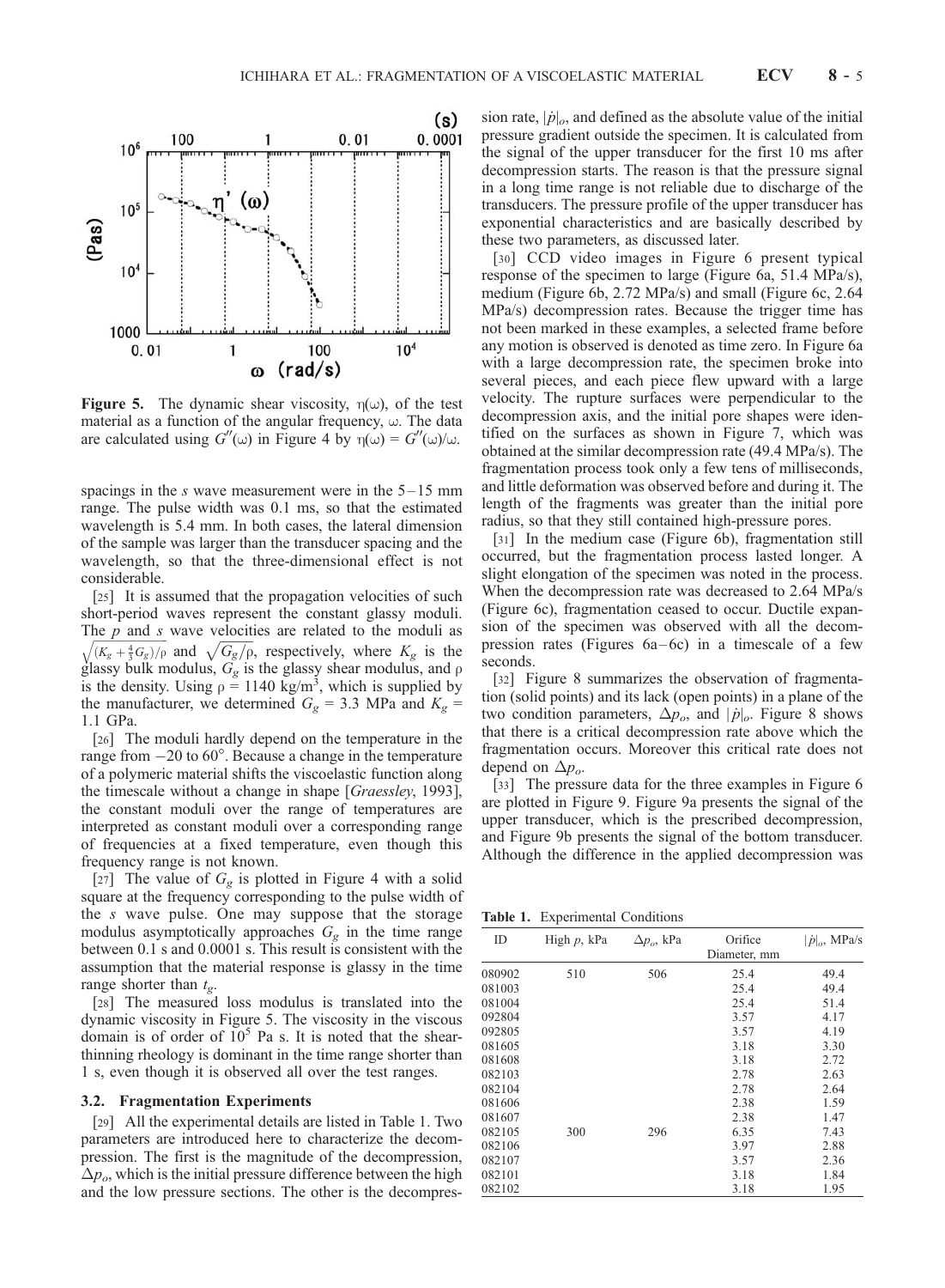

Figure 6. Response of the specimen after decompression at rates of (a) 51.4 MPa/s, (b) 2.72 MPa/s, and (c) 2.64 MPa/s. The arrows indicate the individual fragments. The images are taken by the CCD video camera. A selected frame before any motion is observed is denoted as time zero.



quite similar between  $|\dot{p}|_o = 2.72$  MPa/s and 2.64 MPa/s, the bottom signals are quite different. A sharp pressure drop was observed at the bottom in the case of  $|\dot{p}|_o = 2.72$  MPa/s as well as the more rapid case,  $|p|_o = 51.4$  MPa/s, while the bottom pressure decreased very slowly in the case of  $|\dot{p}|_o = 2.64$  MPa/s.

[34] The fragmentation processes and the associated pressure change were studied in detail using the high-speed motion pictures. The results are shown in Figure 10 for the



Figure 7. A picture of fragments taken about 20 ms after fragmentation due to rapid decompression at a rate of 49.4 MPa/s. The initial pore structure is seen on the rupture surface.

Figure 8. The observation of fragmentation and its lack are indicated by solid points and open points at the corresponding magnitude and rate of decompression,  $\Delta p_o$ and  $| \dot{p} |_{o}$ , respectively. Fragmentation occurred at decompression rates larger than the dashed line.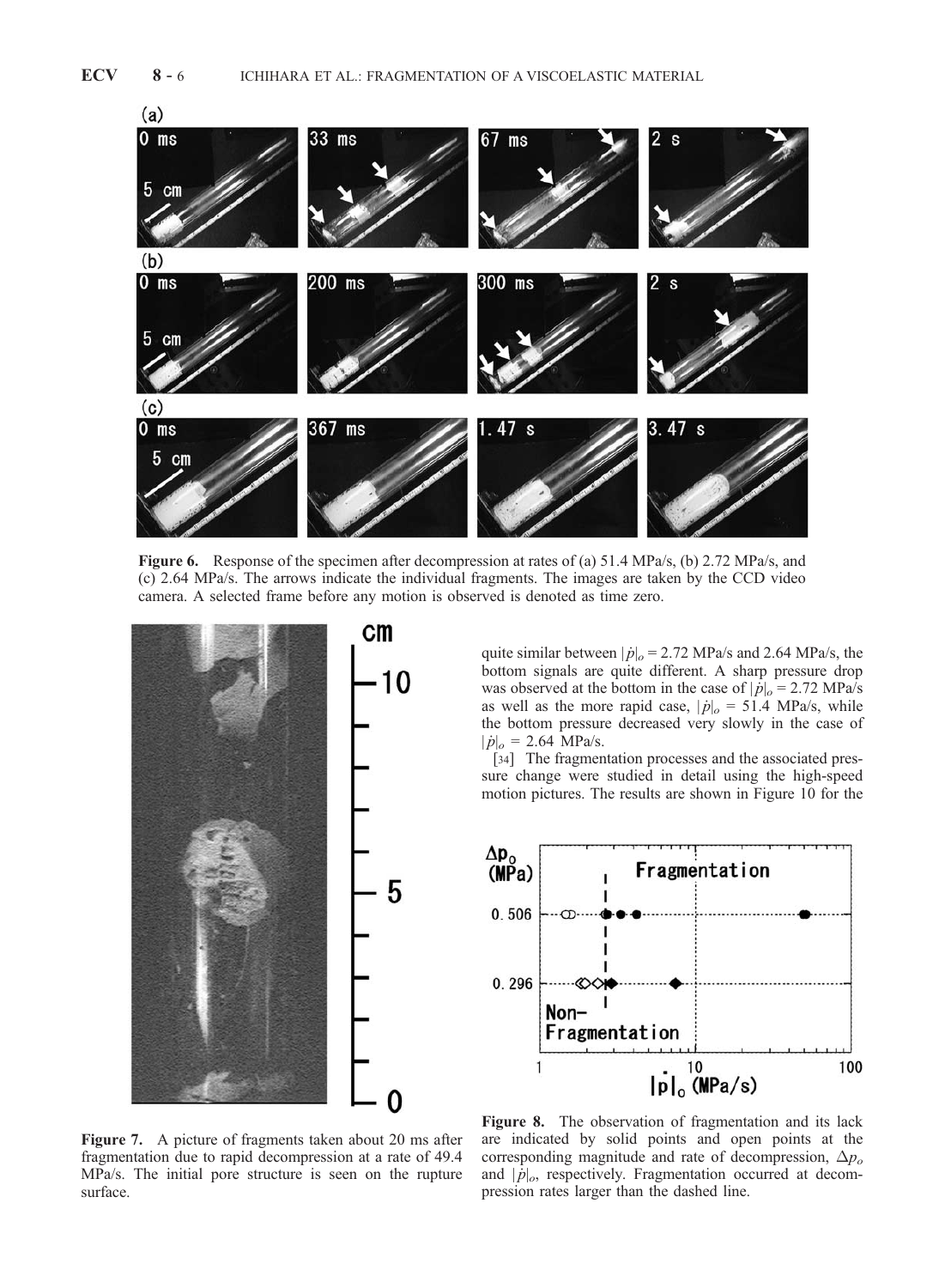

Figure 9. The pressure data measured (a) above the specimen and (b) at the base of the specimen. The data for the decompression rates 51.4 MPa/s (black solid line), 2.72 MPa/s (gray solid line), and 2.64 MPa/s (black dashed line) are the pressure change in experiments in Figures 6a, 6b, and 6c, respectively.

highest decompression case ( $|\dot{p}|_o$  = 49.4 MPa/s) and in Figure 11 for the medium decompression case ( $|\dot{p}|_o = 4.19$  MPa/s).

[35] In Figure 10, the time marker was not recorded in the motion pictures. However, the sharp decompression wave produced visible perturbation on the specimen surface within 1 ms after it hit the specimen. This fact was

confirmed by later experiments, in which the time marking was successful. Therefore the first frame which showed perturbation on the upper surface of the specimen was regarded as the arrival time of the decompression wave. Because the travel time of the decompression wave between the upper transducer and the surface of the specimen is known, time correlation between the motion pictures and the pressure data was established with an error of 1 ms.

[36] The following sequence of events can be identified during the fragmentation process.

1. The decompression wave was noted to reach the surface of the specimen in Figure 10a, even though it is difficult to see the motion in the still image.

2. No noticeable deformation was observed between Figures 10a and 10b. A small precursor signal was detected by the bottom transducer at 0.73 ms after the time of Figure 10a. The bottom pressure decreases only slightly until Figure 10b.

3. Both the strain rate and decompression rate at the bottom of the specimen increase after Figure 10b.

4. The first cracks appear at the sidewall of the specimen in Figure 10d. The number of cracks increases from 1 in Figure 10d to 4 in Figure 10g. The decompression rate at the bottom of the specimen increases further during this stage.

5. There is a bump in the bottom transducer signal at Figure 10g, but no particular phenomena are noted in the images.

6. The specimen is completely fragmented by Figure 10h, and acceleration of the fragments starts. The bottom pressure continues to decrease during the acceleration process.



Figure 10. The response of the specimen for the decompression at a rate of 49.4 MPa/s is compared with the pressure data. The pressures above and beneath the specimen are plotted with dashed and solid lines, respectively. The times of the pictures are marked on the bottom pressure curve with accuracy of 1 ms. The arrows point to the incipient fractures.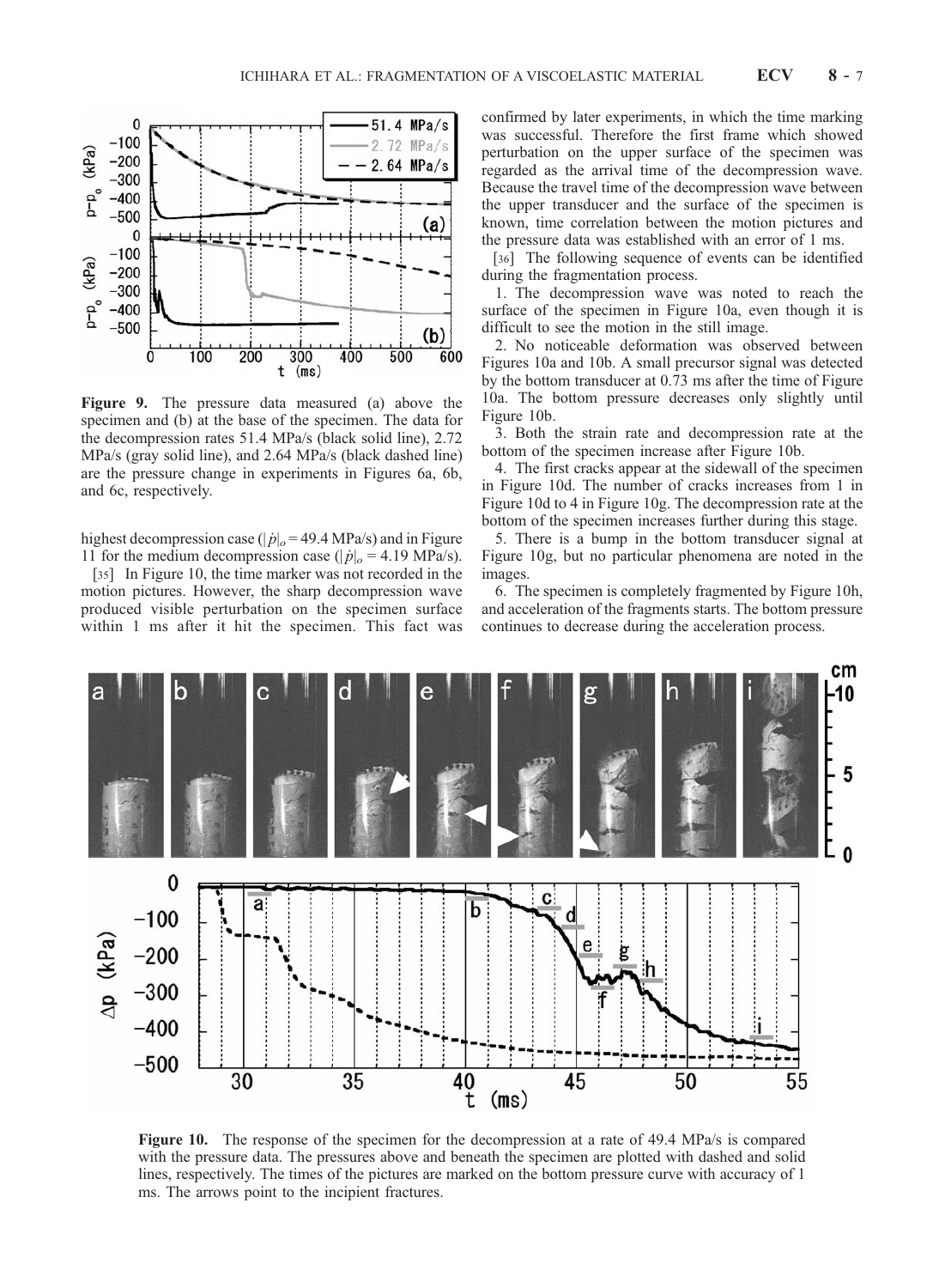

Figure 11. The response of the specimen for the decompression at a rate of 4.19 MPa/s is compared with the pressure data. The pressure above and beneath the specimen are plotted with dashed and solid lines, respectively. The points marked on the curve for the bottom pressure indicate the times of the corresponding pictures. The error of time correlation between the images and the pressure curve is less than 0.33 ms. The arrows on and Figures 11b and 11c point to the front of longitudinal deformation of the specimen, and those on Figures 11d–11f point to growing voids.

[37] In Figure 11, triggering time was marked by the flashlight, so that the error of time correlation between the motion pictures and the pressure data is less than the frame interval, 0.33 ms.

1. Because of the slow decompression, no movement is observed until Figure 11a almost 100 ms after decompression started. The same precursor signal described in the previous example was noted in the slowly decreasing bottom pressure some 0.68 ms after the decompression wave reached the specimen at  $t = 18.12$  ms.

2. Longitudinal strain then develops and progresses downward as evidenced from the shoulder in the specimen indicated by the arrows at Figures 11b and 11c, where the specimen diameter is decreasing and its length is increasing.

3. The specimen completely loses contact with the glass wall due to the decrease in the diameter at Figure 10d. Here the shoulder is no longer observed. At the same time, the bottom pressure rapidly decreases and even overshoots.

4. During Figures 11d and 11e, the strain rate suddenly increases, and two voids indicated by the arrows are observed on the lower sidewall of the specimen.

5. The voids become cracks at Figure 11f, and the specimen is fractured by this single crack.

6. The fragmentation process from Figure 11d to 11i occurs in 2.4 ms, which is the same timescale as the fragmentation process in Figure 10.

[38] For the sake of comparison, decompression experiments were conducted with an identical nonporous specimen. The specimen was hardly deformed or ruptured even at the greatest decompression rate. The pressure data are presented in Figure 12. The decompression condition is same as Figure 10. Two important observations can be made.

1. The upper and the bottom transducer signals demonstrate that the decompression wave front propagates through the specimen without any major change. This similarity coincides with the observation that the specimen does not deform, at least as assessed visually. This response is to be contrasted with the observed transition from slow to rapid decompression at the base of the porous specimen (around Figures 10c, 10d, 11c, and 11d), which was observed to



Figure 12. The pressure data for rapid decompression of nonporous specimen. Pressure changes above and beneath the specimen are plotted with dashed and solid lines, respectively.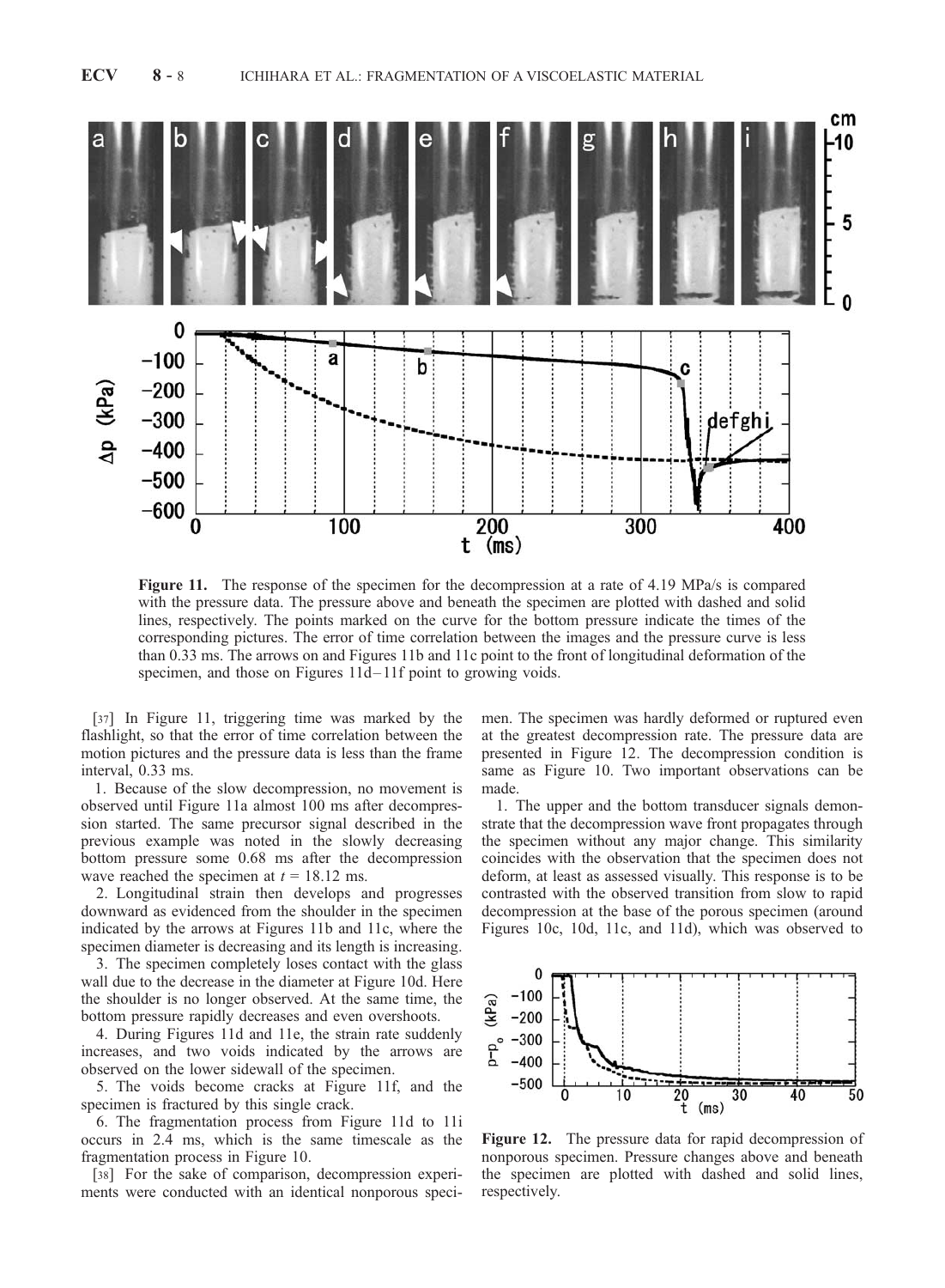coincide with the onset of fracture or significant deformation of the specimen according to the decompression rate.

2. Using the known length of the specimen and the travel time of the decompression wave between the upper transducer and the specimen top, the wave velocity in the specimen was estimated as 730 m/s. This value is comparable with the  $p$  wave velocity measured by ultrasonic test, which was 1000 m/s. The decompression wave velocity was slightly smaller than the latter, which may be due to the existence of small voids or some nonlinear effects related to the larger amplitude of this wave with respect to the ultrasonic wave. It should be reminded that Figure 12 concerns the compound without bubbles.

[39] Finally, one may wonder about the effect of the glass wall in all these experiments. All the experiments presented above were done with application of lubricant between the specimen and the glass wall. Without the lubricant, the specimen adheres to the wall and the boundary condition becomes quite different. Even then, the essential nature of the phenomena is not different. Namely, the critical decompression rate for fragmentation exists, and the pressure change at the bottom of the specimen correlates with the fragmentation process on rapid decompression. The pressure drop at the bottom of the specimen presented in Figure 11 was due to the loss of contact between the wall and the specimen and was obviously affected by the wall. At the similar decompression rate, the sticky boundary condition can cause fragmentation. Either of systematic measurements or quantitative analyses on the sidewall effect have not been done yet.

## 4. Discussion

[40] The fragmentation behavior of the porous viscoelastic specimen was presented in the previous section. The following two issues are of particular interest and will therefore be discussed here. First, our results show that there exists a fragmentation threshold, which is determined by the decompression rate and which is independent of the total magnitude of decompression. Second, the pressure change below the specimen is obviously related to the presence of pores and to fragmentation or deformation of the specimen.

[41] In this section, the underlying mechanism responsible for the fragmentation threshold is discussed, first. Three relevant timescales are addressed. These are the critical timescale of decompression to cause fragmentation,  $t_{cr}$ , and two additional timescales related to glass transition,  $t_{\rm g}$ , and bubble expansion,  $t_{\rm v}$ . Next, the pressure signal is analyzed in detail. Finally, the implications of the present results in relation to the previous works are described.

## 4.1. Fragmentation Threshold

[42] We would now like to relate the critical decompression rate to the characteristic time of the material. Because of its exponential characteristics, the applied decompression,  $\Delta p(t)$ , can be represented using the two parameters,  $\Delta p_o$  and  $|\dot{p}|_o$  as

$$
\Delta p(t) = p_o - p(t) = \Delta p_o (1 - e^{-t|\dot{p}|_o/\Delta p_o}), \tag{1}
$$

where  $p<sub>o</sub>$  and  $p(t)$  are the pressure in the test section at time zero and *t*, respectively.



Figure 13. The pressure difference between inside and outside the specimen as a function of time. The curves are obtained using equation (1). The cases in which fragmentation did and did not occur are distinguished by black and gray lines, respectively. The glass transition time of the material  $(t_g)$  and the time for onset of viscous expansion  $(t_v)$ are shown. The critical decompression magnitude  $(\Delta p_{cr})$ and the critical decompression time  $(t_{cr})$  to cause the fragmentation are determined using this figure.

[43] The decompression profiles for all the experiments are calculated using equation (1) with the parameters in Table 1, and plotted in Figure 13 as a function of time. In Figure 13 the cases in which fragmentation did and did not occur are distinguished by black and gray lines, respectively.

[44] It is noted that in the time range on the left side of the shaded area  $(t < 0.1$  s) almost all the black lines increase faster and reach the shaded range of  $\Delta p$  earlier than the gray lines, regardless of the total magnitude of decompression. Black and gray lines sometimes overlap in the hatched area  $(0.1 \le t \le 0.3 \text{ s})$ . The black and gray lines are no longer distinct in the longer time range ( $t \geq 0.3$  s). It is thus postulated that the hatched area represents the critical time and magnitude of decompression, which we denote by  $t_{cr}$ and  $\Delta p_{cr}$ , respectively.

[45] It is proposed that the decompression should reach  $\Delta p_{cr}$  in a time range shorter than  $t_{cr}$  to cause fragmentation. The data indicate that  $t_{cr} \sim 0.1$  s and  $\Delta p_{cr} \sim 200$  kPa. It can reasonably be assumed that  $\Delta p_{cr}$  reflects the strength of the wall of the pores. In the time range of  $t_{cr}$ , the observed expansion of the specimen is very small and the loss of the pore gas by permeable flow is expected to be small, too. Therefore, the pressure difference between the inside of the pores and the outside of the specimen should approximately be same as  $\Delta p(t)$ .

[46] In previous experiments, the fragmentation threshold has been noted only in terms of the critical magnitude of decompression [Alidibirov and Panov, 1998; Martel et al., 2000; Spieler et al., submitted manuscript, 2001], even though the existence of the critical decompression time had been suggested [Alidibirov and Dingwell, 2000; Martel et al., 2000, 2001; Zhang, 1999; Cashman et al., 1999]. Both the critical time and magnitude of the decompression were determined here. It is thus concluded that both the decompression rate and magnitude dictate the nature of the fragmentation process.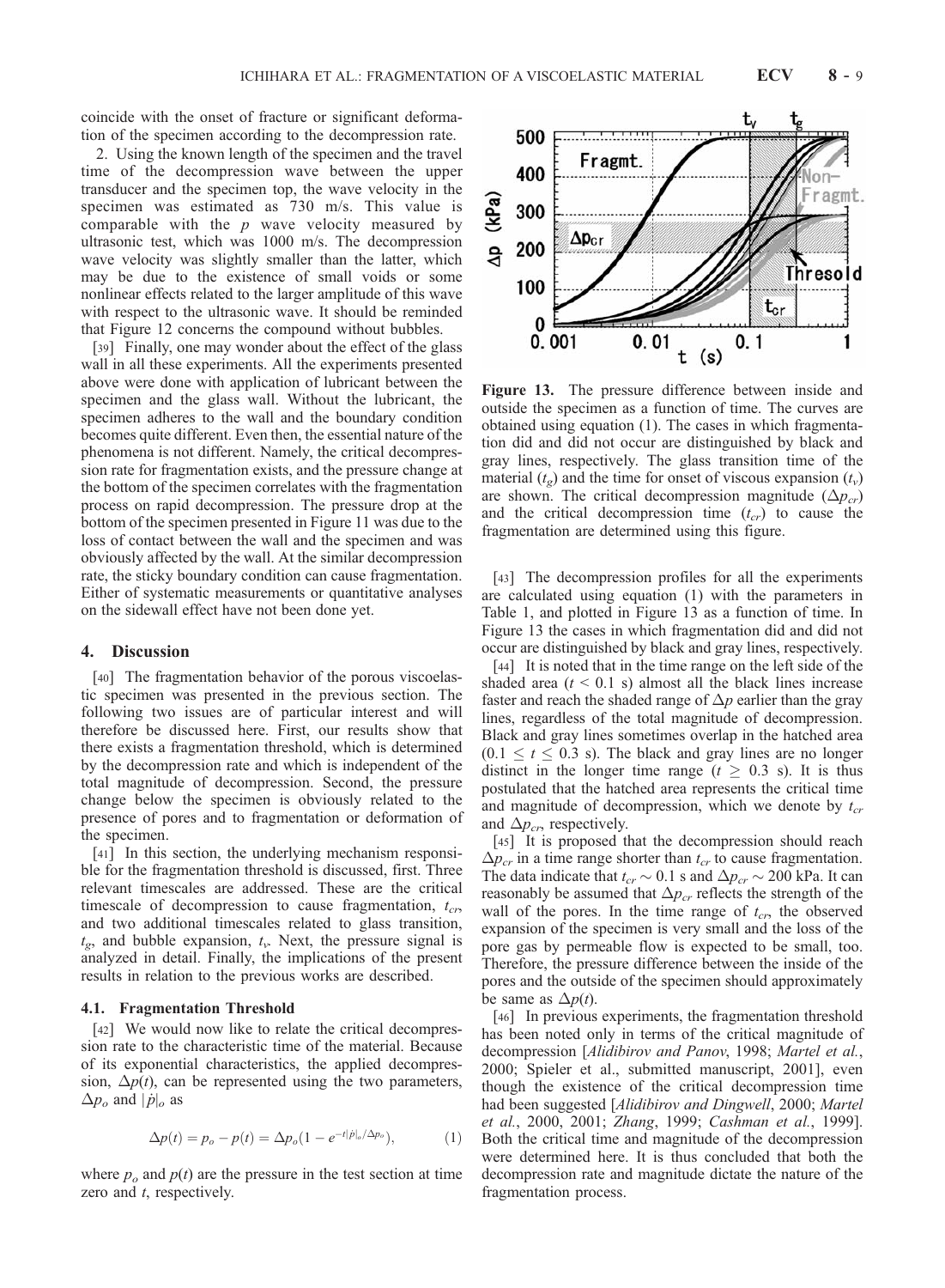#### 4.2. Glass Transition and Bubble Expansion

[47] The glass transition time of the compound has been determined by the rheometer measurement as  $t_g = 0.3$  s. It should be noted that  $t_g$  is of the same order as the critical decompression time for the fragmentation,  $t_{cr} \sim 0.1$  s. The small difference between 0.3 s and 0.1 s cannot be examined with a finer resolution in the present experiments.

[48] One additional relevant timescale,  $t_v$ , is determined by the expansion of a bubble. Stress in the matrix due to the excess pore pressure is released in this timescale. Namely, the bubble expansion can keep up with the decompression, if its timescale is larger than  $t<sub>v</sub>$ , and little excess pressure is stored in the bubbles. It is noted that  $t<sub>v</sub>$  is determined by the bubble dynamics and different from  $t_{g}$ , although they are sometimes equated with each other.

[49] Volume change of an individual bubble in the foam is formulated by representing the bubble by a single spherical shell [Prousevitch et al., 1993; Zhang, 1999]. Although non-Newtonian property is indicated for the present material by the frequency-dependent viscosity (Figure 5) and the pore is not strictly spherical, a rough estimate of  $t<sub>v</sub>$  is made by an equation of motion for a spherical shell in a Newtonian viscous fluid:

$$
\frac{p_o V_o}{V} - p_{out} - \frac{4}{3} \eta (1 - \phi) \frac{\dot{V}}{V} = 0, \tag{2}
$$

where  $p<sub>o</sub>$  and  $V<sub>o</sub>$  denote the initial pressure and volume inside the shell,  $p_{\text{out}}$  is external pressure,  $\eta$  is the viscosity,  $\phi$ is the void fraction, and  $V$  is the inner volume of the shell [*Prousevitch et al.*, 1993]. The first term represents the inner pressure with the assumption of isothermal process. The inertial terms and the effect of the surface tension have been neglected. For the initial stage of the expansion,  $p_{\text{out}}$  is neglected compared with the first term, and it is assumed that  $\phi$  is constant. Then one obtains

$$
\frac{V}{V_0} = \frac{3p_o}{4(1 - \phi)\eta}t + 1.
$$
 (3)

Equation (3) indicates that the timescale of the initial expansion is  $t_v = 4(1 - \phi)\eta/(3p_o)$ . It is estimated that  $t_v < 0.1$ s for the experimental condition where  $\phi = 0.5$ ,  $p<sub>o</sub> = 3 - 5$  $\times$  10<sup>5</sup> Pa, and  $\eta$  < 5  $\times$  10<sup>4</sup> Pa s. The range of the viscosity is estimated from Figure 5 with consideration of the timescale of the phenomenon. This result,  $t_v \sim t_{cr}$ , suggests the possibility that  $t_{cr}$  is determined by the timescale of bubble expansion rather than  $t_g$ . The numerical solution of equation (2) with variable  $\phi$  and  $\eta = 5 \times 10^4$  Pa s indicates that the void expansion is almost completed in 1 s. We have actually observed that ductile expansion of the specimen completed in a few seconds, which is in the same order as the calculation. It is noted that the ductile expansion was observed irrespective of the initial fragmentation process, as long as the timescale was of the order of the second. Because permeable gas escape contributes to release of the excess pore pressure, the total amount of expansion in the experiments is much smaller than the calculation.

[50] The timescale  $t_v$  is also related to the initial strain rate of the bubble wall,  $\dot{\epsilon}_{rr}$ , by the following relation:

$$
\dot{\epsilon}_{rr} = \frac{2\dot{R}}{R_o} = \frac{2}{3} \frac{\dot{V}}{3V_o} = \frac{2}{3} t_v^{-1}.
$$
 (4)

The strain rate  $(2/3t_v^{-1} > 70 \text{ s}^{-1})$  is larger than the relaxation strain rate  $(t_g^{-1}) = 30 \text{ s}^{-1}$ ). It is indicated that the viscous expansion occurs in the shear-thinning phase of the putty.

[51] It is emphasized that the two timescales,  $t_{\varphi}$  and  $t_{\nu}$ , are associated with different relaxation processes and not always in the same order. The former,  $t_g$ , represents the relaxation time of the structure of the viscoelastic fluid, and is determined by the ratio of the viscosity to the rigidity of the fluid. The latter,  $t_v$ , represents the relaxation time of the excess pore pressure by viscous expansion of the bubble, and depends on the ratio of the viscosity to the pore pressure. Because the pressure and the rigidity of the test fluid are similar,  $t_g$  and  $t_v$  are similar in the present condition. The rigidity of magma is of order of  $10^{10}$  Pa [*Webb*, 1997] and is much larger than the realistic pore pressure, which is of order of  $10<sup>7</sup>$  Pa [Eichelberger and Hayes, 1982; Sato et al., 1995]. In a case of magma with viscosity of 10<sup> $\prime$ </sup> Pa s, for example,  $t_g$  < 1 ms, while  $t_v \approx 1$  s.

[52] The present experiment has suggested the possible connection between  $t_{cr}$  and  $t_g$  or  $t_v$ , but cannot identify which mechanism determines the fragmentation threshold. It is noted that the identification is significant in order to give a fragmentation criterion for magma. Additional experiments using magma itself or analogous material should shed additional light on the relative relevance of  $t<sub>g</sub>$ and  $t<sub>v</sub>$  to the fragmentation process.

#### 4.3. Pressure Profiles

[53] Pressure data are analyzed in detail, because pressure change within the specimen is important in building a mathematical model of the phenomena. A small precursor signal was noted before the major decompression at the bottom. For a 63-mm-long specimen, the propagation velocity of the signal corresponding to a transit time of 0.73 ms is 86 m/s. This value is much smaller than the  $p$ wave velocity measured by the ultrasonic test, 1000 m/s, or the decompression wave velocity, 730 m/s, in the specimen without bubbles.

[54] The velocity of a p wave,  $c_p^e$ , propagating in an elastic solid containing cylindrical bubbles in the direction perpendicular to the bubble axis is represented as

$$
c_p^e = \sqrt{\frac{k_l^* + \mu_l^*}{\rho(1 - \phi)}},\tag{5}
$$

where  $k_t^*$  and  $\mu_t^*$  are the effective plane-strain bulk modulus and the effective shear modulus for the deformation in a plane perpendicular to the bubble axis,  $\rho$  is the density of the matrix without bubbles, and  $\phi$  is the void fraction. The expression and bounds for  $k_t^*$  and  $\mu_t^*$  are given by equations (A2), (A4), and (A5) in Appendix A, respectively.

[55] The solid and dashed curves in Figure 14 are the upper and lower bounds of the p wave velocity,  $c_p^e$ , calculated by equation (5). The bulk and the shear moduli of the compound determined by the ultrasonic measurement are used as  $K_m$  and  $\mu_m$ . The isentropic modulus of the gas,  $\gamma p_o$ , is used as  $K_p$ , where  $\gamma$  is the ratio of the heat capacity and  $p<sub>o</sub>$  is the initial pressure of the specimen. The velocity of the observed precursor wave is marked by gray areas at the corresponding void fraction. The observation agrees well with the calculation.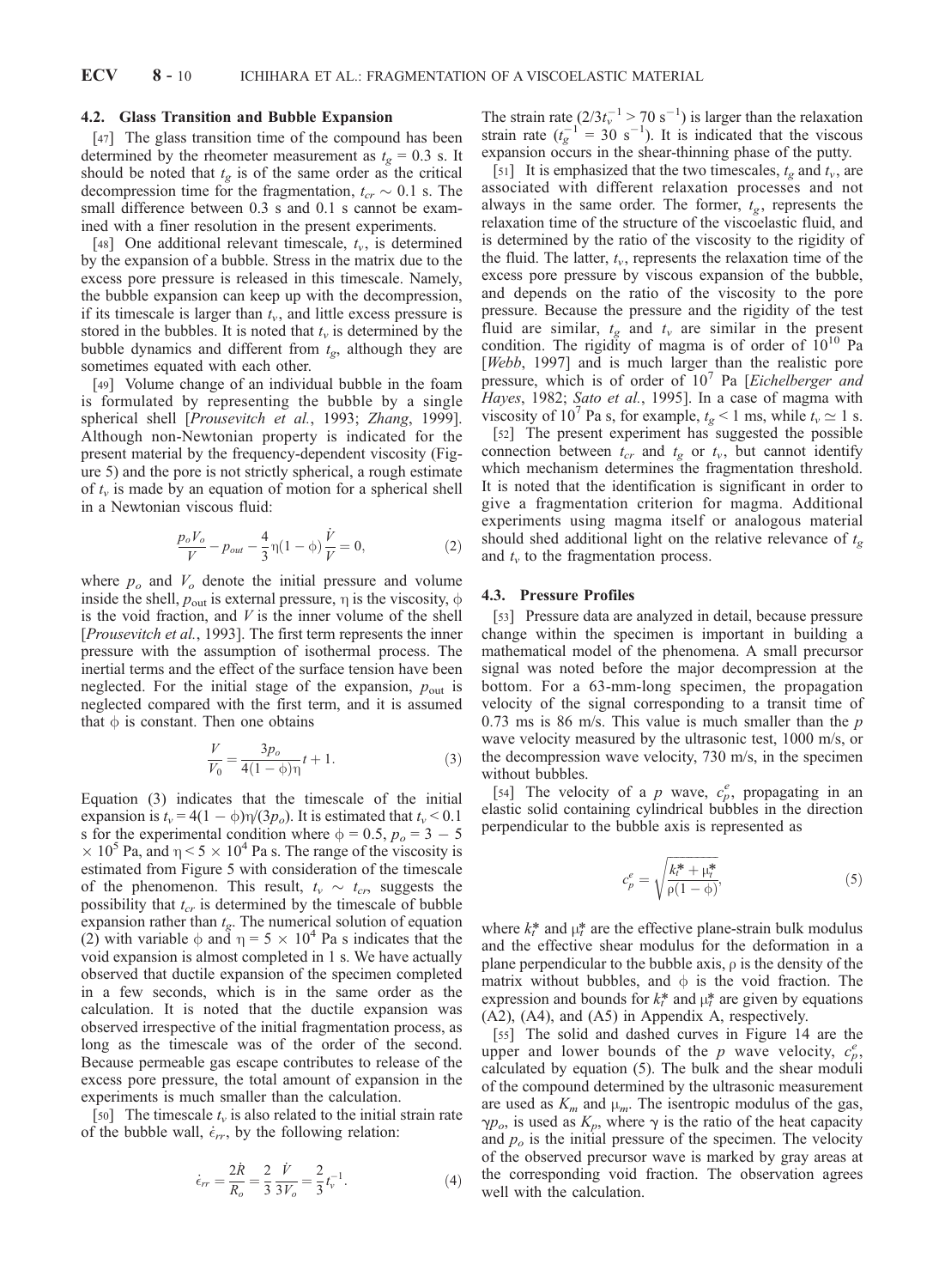



Figure 14. The velocity of the precursor signal obtained in the experiments is compared with theoretical values. The solid and dashed lines show the upper and the lower bounds of the  $p$  wave velocity propagating in an elastic solid containing cylindrical bubbles in the direction perpendicular to the bubble axis. The dotted line shows the longitudinal rod wave velocity of the compound without bubbles. The p wave velocity determined by the ultrasonic test and the decompression wave velocity measured in the nonporous specimen are shown by squares.

[56] Previous papers have reported the precursor phase of the pressure signal and assumed that its propagation velocity is  $c_l = \sqrt{E_m/\rho}$ , where  $E_m = 9K_m\mu_m/(3K_m + \mu_m)$  is the Young's modulus of the matrix without bubbles [Alidibirov and Panov, 1998; Alidibirov and Dingwell, 2000]. This velocity is shown in Figure 14 by a dotted line and also agrees with the observation for the porous specimen. However,  $c_l$  does not account for the presence of the pores and the change of the wave velocity from the nonporous specimen to the porous one. From the physical standpoint, it is

Figure 16. Pressure data obtained in the present experiment using an orifice with a fixed opening diameter of 3.16 mm. Corresponds with Figure 15. The gray lines represent the pressure measured at the base of the specimen, and the attached black lines represent the pressure above the specimen.

thus suggested that the equivalent elastic properties of the porous medium should be assessed to calculate the velocity of the elastic precursor wave.

[57] Figure 15 shows the pressure data obtained by Spieler et al. (submitted manuscript, 2001) in the experiment using the real vesicular magma. The gray lines represent the pressure measured at the base of the specimen, and the attached black lines represent the pressure above the specimen. All the pressure data plotted in Figure 15 are obtained in a shock tube with a fixed geometry. Figure 16 is the corresponding plot obtained in the present experiment with fixed shock tube geometry and orifice diameter. In both figures, the sharp drop of the bottom pressure was observed with fragmentation and very slow decrease of the bottom pressure was observed without fragmentation. The



Figure 15. Pressure data obtained by Spieler et al. (submitted manuscript, 2001) in decompression experiments using real vesicular magma (dacite from Mount Unzen, Japan). The gray lines represent the pressure measured at the base of the specimen, and the attached black lines represent the pressure above the specimen.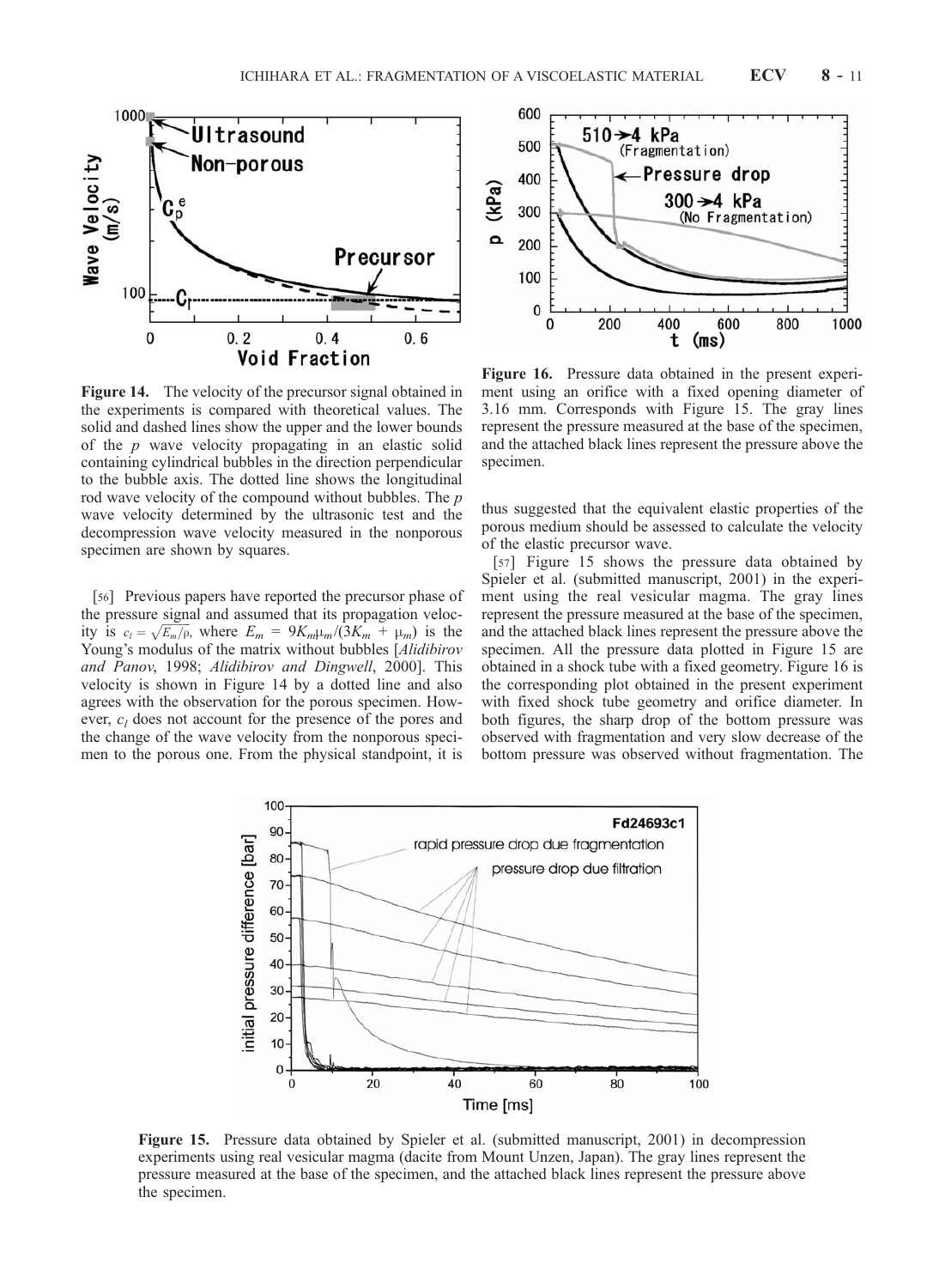direct observation of the behavior of the specimen demonstrated that the pressure history at the base of the specimen for the slower decompression rate (see Figure 11) exhibited a sharp drop (Figure 11c) well before rupture of the specimen occurred (Figures 11d–11f). This is in contrast with the assumption by Spieler et al. (submitted manuscript, 2001) that the observed pressure drop coincides with the onset of fragmentation. It is thus concluded that the pressure drop does not always occur simultaneously with fragmentation, and it can precede fragmentation due to the loss of contact between the specimen and the wall.

## 4.4. Implications to Magma Fragmentation

[58] The present experiments addressed the behavior of the porous viscoelastic specimen subjected to decompression. In the range of the elastic response of the viscoelastic specimen, the observations revealed features which were previously reported for the fragmentation of a porous solid [Alidibirov and Panov, 1998]. The fragmentation process was characterized by the following three observations. First, the fragmentation preceded expansion of the specimen. Second, fragmentation occurred with rupture surfaces perpendicular to the decompression axis. Third, the size of the fragments increased and the specimen tended to disrupt with a single rupture surface near the specimen base as the decompression condition was closer to the threshold. A similar fragmentation style has been assumed to occur in the experiments using vesicular magma for which plate-like fragments were collected upon completion of the decompression process [Alidibirov and Dingwell, 1996; Martel et al., 2000; Spieler et al., submitted manuscript, 2001]. The present observations demonstrate for the first time that such a fragmentation style can actually occur in porous viscoelastic materials upon rapid decompression.

[59] The specimen disintegrated into several fragments and few fine particles were produced in the present experiment, while abundant fine ash is produced during an actual explosive eruption. We consider that the difference is not due to different mechanism or modes of fragmentation but due to different degree of fragmentation. It has been proposed that the fragmentation proceeds as a sequence of events [Kaminski and Jaupart, 1998; Alidibirov and Dingwell, 1996]. Primary breakup is considered to occur perpendicular to the decompression axis and generate relatively large fragments, which are then disintegrated to smaller particles [Alidibirov and Dingwell, 1996]. The secondary fragmentation may be caused by collisions and expansion of the remaining bubbles, and the final size distribution of the fragments depends on the time between primary fragmentation and eruption out of the vent [*Kaminski and Jaupart*, 1998]. It is also proposed that a certain amount of fine particles are produced at the primary fragmentation, and the amount seems to depend on the amplitude and the rate of decompression, the permeability of the specimen, and so on in a complicated way (O. Spieler, personal communication, 2001).

[60] Such a fragmentation style as observed in the present and other laboratory experiments is obviously affected by the one-dimensional stress field associated with geometry of the system. Although a volcanic system may be in a similar geometrical condition, a scaling law and description of the boundary effect must be established to apply the experimental results to the actual volcanic process.



Figure 17. A fragment of (a) the specimen and (b) cross section.

[61] Finally, the product of our experiment and its cross section are presented in Figures 17a and 17b, respectively, even though they have been slightly altered during the extraction and processing following the experiment. The large pores are the remnants of the initial pores and the small bubbles are considered to have been produced by decompression.

[62] The experiments were not intended to construct a miniature volcano in the laboratory, but rather to clarify the underlying physics of magma fragmentation. Yet, it is felt that the present experiments bear marked similarities with natural magma fragmentation.

## 5. Conclusions

[63] Experiments were conducted on the dynamics of a porous viscoelastic material subjected to decompression. The following conclusions can be drawn from this study.

1. Brittle solid-like fragmentation and ductile expansion were both observed in the same porous material at different timescales.

2. Fragmentation occurs when the decompression exceeds a critical value (strength of the specimen) with a critical rate (characteristic timescale).

3. The critical time  $(\sim 0.1 \text{ s})$  is very similar to both the measured glass transition time of the material (0.3 s) and the calculated timescale for the onset of viscous bubble expansion (0.1 s).

4. The typical pressure profile at the base of the specimen comprises a precursor wave related to the  $p$  wave velocity of the porous solid. It also exhibits a sharp drop which can actually indicate fragmentation or deformation of the specimen.

# Appendix A: Effective Elastic Moduli of the Specimen

[64] The variational bounding method to estimate the effective moduli of composite material is outlined here. Assume that homogeneous strain is applied throughout a body of the composite material. Let the strain energy for this homogeneous field be denoted by  $\tilde{U}^{\epsilon}$ . The actual strain field of the composite body is not homogeneous. Let the strain energy for the actual strain field be denoted by  $U^{\epsilon}$ . It follows from minimum potential energy that  $U^{\epsilon} < U^{\epsilon}$ . The effective elastic moduli are defined as the elastic moduli of a hypothetical homogeneous material which has the same potential energy as  $U^{\epsilon}$  for the same boundary condition. The upper bounds for the effective elastic moduli are given by the rule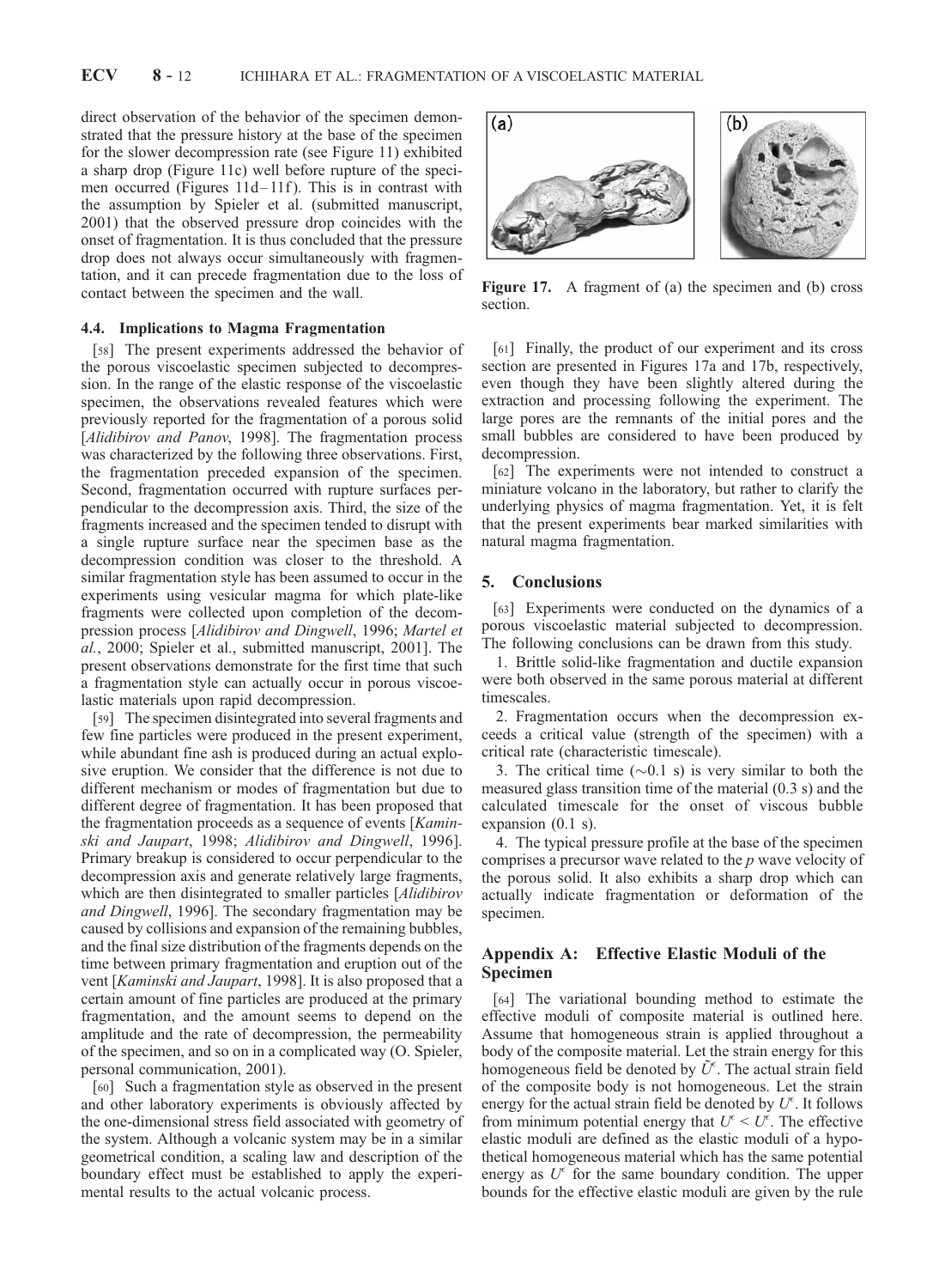of minimum potential energy. To obtain a lower bounds, an appropriate homogeneous stress field is assumed throughout the body.

[65] The above method is used by Hashin and Rosen [1964] to derive bounds and expressions for the effective elastic moduli of materials reinforced by parallel hollow circular fibers. Their expressions are applicable to the present material containing parallel cylindrical pores by assuming the thickness of the fiber wall as zero. Bounds for the effective moduli relevant to the longitudinal wave perpendicular to the pore axes are obtained by assuming the strain and stress systems in the plane normal to the pore axes.

[66] The upper and the lower bounds for the plane-strain bulk modulus,  $k_t^*$ , agree with each other and the expression for  $k_t^*$  is explicitly given as

$$
k_t^* = k_m + \frac{\phi}{\frac{1}{-k_m} + \frac{1-\phi}{k_m + \mu_m}},
$$
 (A1)

where  $k_m$  and  $\mu_m$  are the plane-strain bulk modulus and the shear modulus of the matrix without bubbles, respectively. Providing that the matrix consists of an isotropic material,  $k_m = K_m + \frac{1}{3}\mu_m$ , where  $K_m$  is the bulk modulus of the matrix without bubbles. Equation (A1) is obtained from equation (45) of Hashin and Rosen [1964] with the assumption of zero thickness of the fiber wall, and with correction of the misprint,  $2v_b \rightarrow 1-2v$  [Hashin and Rosen, 1964].

[67] The expression for the solid fiber composite [Hashin, 1967] is useful in order to take account of the bulk modulus of the pore,  $K_p$ :

$$
k_t^* = k_m + \frac{\varphi}{\frac{1}{K_p - k_m} + \frac{1 - \varphi}{k_m + \mu_m}}.
$$
(A2)

It is noted that  $k_1 - k_2$  of Hashin should be corrected to  $k_2$  –  $k_1$ , where  $k_1$  and  $k_2$  correspond to  $k_m$  and  $K_p$ , respectively. In a case that the matrix is fluid ( $\mu_m = 0$ ), equation (A2) becomes

$$
k_t^* = \frac{1}{\frac{\phi}{K_p} + \frac{1-\phi}{K_m}},\tag{A3}
$$

which agrees with the effective bulk modulus often used for the melt-gas mixture [e.g., Mastin and Ghiorso, 2000].

[68] The upper and the lower bounds for the effective shear modulus,  $\mu_t^{*(+)}$  and  $\mu_t^{*(-)}$ , respectively, are

$$
\mu_t^*(+) = \mu_m [1 - 2(1 - \nu_m) A^{\epsilon}], \tag{A4}
$$

$$
A^{\epsilon} = \frac{2\phi(3 - 4\nu_m + \phi^3)}{3 - 4\nu_m + 4(3 - 6\nu_m + 4\nu_m^2)\phi - 6\phi^2 + 4\phi^3 + (3 - 4\nu_m)\phi^4},
$$

$$
\mu_t^{*(-)} = \mu_m / [1 + 2(1 - \nu_m)A^{\sigma}], \tag{A5}
$$
\n
$$
A^{\sigma} = \frac{2\phi(1 + \phi + \phi^2)}{(1 - \nu_m)^3},
$$

$$
f = \frac{2\psi(1 + \psi + \psi)}{(1 - \phi)^3},
$$

where  $\nu_m = (3K_m - 2\mu_m)/2(3K_m + \mu_m)$  is the Poisson ratio of the matrix. Equations (A4) and (A5) are obtained from equations (52) and (53) of Hashin and Rosen [1964] with the assumption of the zero thickness of the fiber wall.

[69] Although the bulk modulus of the gas is not included in the above formulation, its effect on the shear property is not considerable, which has been proved for the case of spherical inclusions [Mayko et al., 1998].

[70] Acknowledgments. This work was supported by the Japan Society for the Promotion of Science. We thank O. Spieler and D. B. Dingwell for their helpful comments and providing us with their results (Figure 15). We are grateful to Y. Takei for help with the ultrasonic test, Rheometrics Scientific F. E. Ltd. for technical assistance with the rheometer test, and Dow Corning Corporation for providing us with the test material. T. Koyaguchi, E. E. Brodsky, and M. Kameda are acknowledged for the constructive discussions and encouragement throughout this study. Bradford Sturtevant passed away on 20 October 2000. M. Ichihara and D. Rittel dedicate this paper to his memory.

## References

- Alidibirov, M. A., A model for viscous magma fragmentation during volcanic blasts, Bull. Volcanol., 56, 459 – 465, 1994.
- Alidibirov, M. A., and D. B. Dingwell, Magma fragmentation by rapid decompression, Nature, 380, 146-148, 1996.
- Alidibirov, M. A., and D. B. Dingwell, Three fragmentation mechanisms for highly viscous magma under rapid decompression, J. Volcanol. Geotherm. Res., 100, 413-421, 2000.
- Alidibirov, M. A., and V. Panov, Magma fragmentation dynamics: experiments with analogue porous low-strength material, Bull. Volcanol., 59, 481 – 489, 1998.
- Bennett, F. D., Vaporization waves in explosive volcanism, Nature, 234, 538 – 539, 1971.
- Cashman, K. V., B. Sturtevant, P. Papale, and O. Navon, Magmatic fragmentation, in Encyclopedia of Volcanoes, edited by H. Sigurdsson et al., pp. 421 – 430, Academic, San Diego, Calif., 1999.
- Dingwell, D. B., Volcanic dilemma: Flow or blow?, Science, 273, 1054 1055, 1996.
- Dingwell, D. B., Recent experimental progress in the physical description of silicic magma relevant to explosive volcanism, in The Physics of Explosive Volcanic Eruptions, edited by J. S. Gilbert and R. S. J. Sparks, pp. 9 – 26, Geol. Soc., London, 1998.
- Dingwell, D. B., and S. L. Webb, Structural relaxation in silicate melts and non-Newtonian melt rheology in geologic processes, Phys. Chem. Miner., 16, 508 – 516, 1989.
- Eichelberger, J. C., and D. B. Hayes, Magmatic model for the Mount St. Helens blast of May 18, J. Geophys. Res., 87, 7727 – 7738, 1982.
- Eisenberg, A., The glassy state and the glass transition, in Physical Properties of Polymers, 2nd ed., edited by J. E. Mark et al., pp. 61-95, Am. Chem. Soc., Washington, D. C., 1993.
- Fink, J., and S. W. Kieffer, Estimate of pyroclastic flow velocities resulting from explosive decompression of lava domes, Nature, 363, 612-615, 1993.
- Graessley, W. W., Viscoelasticity and flow in polymer melts and concentrated solutions, in Physical Properties of Polymers, 2nd ed., edited by J. E. Mark et al., pp. 97 – 143, Am. Chem. Soc., Washington, D. C., 1993.
- Hashin, Z., Theory of composite materials, in Mechanics of Composite Materials, edited by F. W. Wendt, H. Liebowitz, and N. Perrone, pp. 201 – 242, Pergamon, New York, 1967.
- Hashin, Z., and B. W. Rosen, The elastic moduli of fiber-reinforced materials, J. Appl. Mech., 31, 223-232, 1964. (Hashin, Z., and B. W. Rosen, correction, *J. Appl. Mech.*, 32, 219, 1965.)
- Heiken, G., and K. Wohletz, Volcanic Ash, Univ. of Calif. Press, Berkeley, 1985.
- Hill, L. G., An experimental study of evaporation waves in a superheated liquid., Ph.D. thesis, Grad. Aeronaut. Lab., Calif. Inst. of Technol., Pasadena, 1991.
- Hill, L. G., and B. Sturtevant, An experimental study of evaporation waves in a superheated liquid, in Adiabatic Waves in Liquid Vapor Systems, edited by G. E. A. Meier and P. A. Thompson, pp. 25–37, Springer-Verlag, New York, 1990.

Howard, D. D., Exsolution of volatiles, Ph.D. thesis, Grad. Aeronaut. Lab., Calif. Inst. of Technol., Pasadena, 1996.

- Kaminski, E., and C. Jaupart, The size distribution of pyroclasts and the fragmentation sequence in explosive volcanic eruptions, J. Geophys. Res., 103, 29,759-29,779, 1998.
- Mader, H. M., Conduit flow and fragmentation, in The Physics of Explosive Volcanic Eruptions, edited by J. S. Gilbert and R. S. J. Sparks, pp. 51 – 71, Geol. Soc., London, 1998.
- Mader, H. M., Y. Zhang, J. C. Phillips, R. J. S. Sparks, B. Sturtevant, and